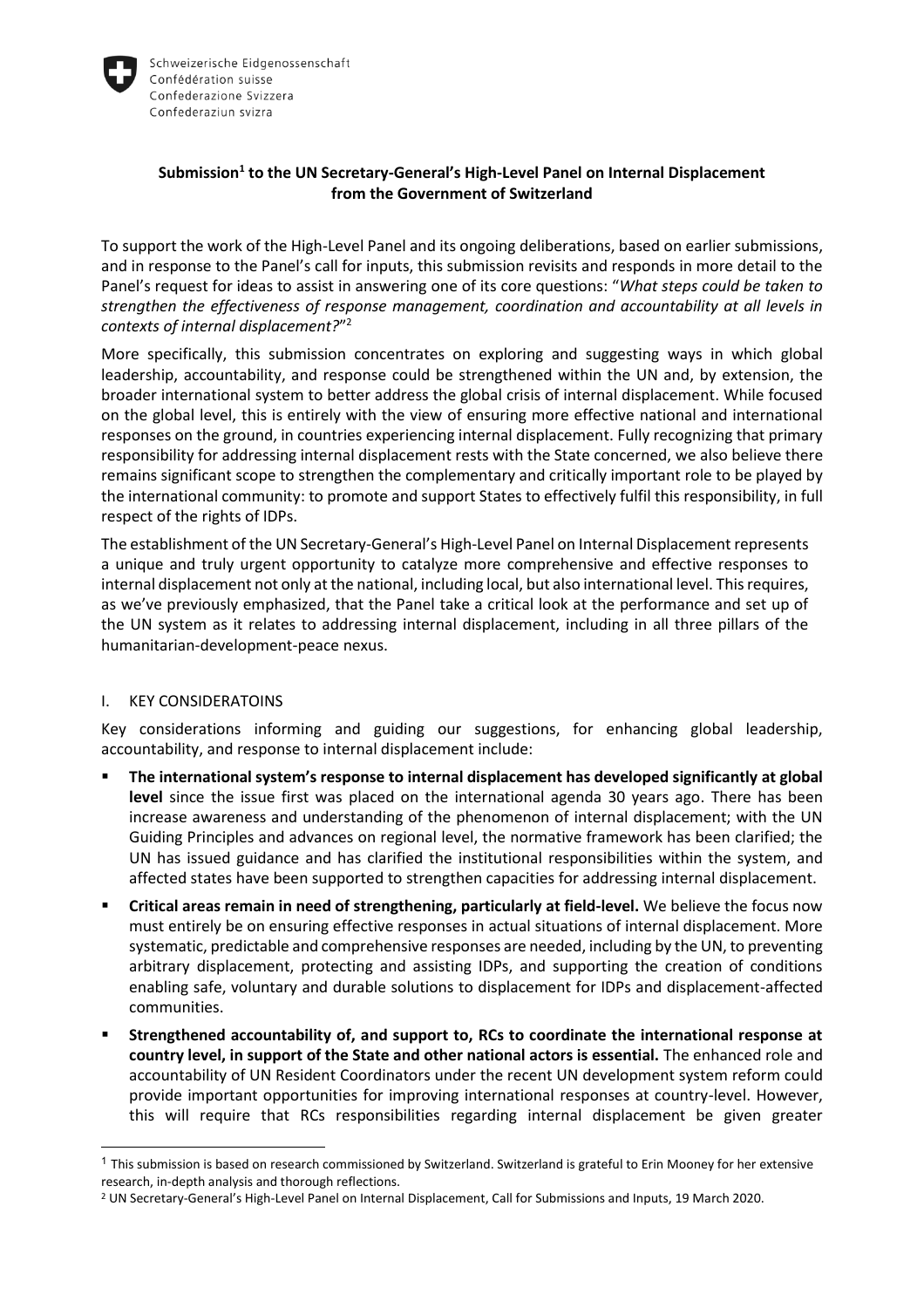prioritization, including by the Secretary-General to whom RCs now report. Moreover, global interagency evaluations repeatedly have suggested UN RCs need to be better supported to discharge their overall responsibility regarding IDPs, both through seconded staff and political support from HQ on this inherently political issue.

- **Solutions to internal displacement are one, but not the only, area in need of strengthened global leadership, accountability, and action on internal displacement.** In addition to the Panel's emphasis, which we welcome, of promoting greater engagement of development and peace actors in support of solutions to internal displacement, we reiterate our hope and expectation that the Panel also will recommend ways of strengthening international leadership, accountability, and response to prevent arbitrary displacement and to ensure access as well as protection of and humanitarian assistance to IDPs and host communities.
- **A whole-of-system response, across the humanitarian-development-peace nexus and all pillars of UN response is essential.** Internal displacement is an issue that cuts across and requires the engagement of all three core pillars of UN response: human rights, peace and security, and development. Recently, development actors, both within and outside of the UN system, have been increasing their focus and operational engagement on supporting IDPs and displacement-affected communities particularly in post-conflict contexts. Peace and security actors, including the UN Security Council and UN Peacebuilding Commission and Peacebuilding Fund, also have undertaken initiatives regarding internal displacement. What is still missing is a joint-up approach to bring together all these efforts.
- **While there now exist several UN senior officials and experts with designated roles and responsibilities regarding internal displacement, there is no focal point or mechanism for ensuring systematic coordination of efforts across all pillars of UN response**. Most notably, since 1992, the UN Human Rights Council has appointed and maintained an independent expert on internally displaced persons. Within the UN system proper, there are a multitude of senior UN staff with specific responsibilities on internal displacement. What is needed, is strategic coordination among these to mobilize and implement the whole-of-system approach required.
- **There is a clear and urgent need for a high-level UN official to coordinate and ensure a whole-ofsystem global UN response to internal displacement.** While agreeing with the Panel's recommendation for the Secretary-General to appoint a senior UN official, we believe it is important to identify and analyze different institutional options as to the form this senior UN position might take (see next chapter).
- **Stronger political will must be mobilized not only to promote solutions to displacement but also to prevent arbitrary displacement and to protect IDPs and other civilians, including in host communities, at risk.** Recommendations for how to better promote and reinforce States' responsibility for comprehensively addressing internal displacement, including prevention of arbitrary displacement and protection of IDPs, and how to effectively hold States accountable when they fail to meet their responsibilities under international law as regards internal displacement, also are urgently needed.
- **Efforts to strengthen global leadership and response to internal displacement must extend beyond the UN system and IASC.** International and regional financial institutions have an important role to play; again, not only in supporting solutions to displacement but also as regards prevention of arbitrary displacement and protection of IDPs and displacement affected communities as well as other civilians at risk, including regarding GBV and from the impacts of disasters. The private sector also can make important contributions, as it is the case for the Red Cross Movement.

#### II. ESSENTIAL NEXT STEPS

To strengthen global leadership, accountability, and response to the global crisis of internal displacement, we believe the following eight measures to be essential next steps, each of which is elaborated below:

# **1. A roadmap for UN follow-up**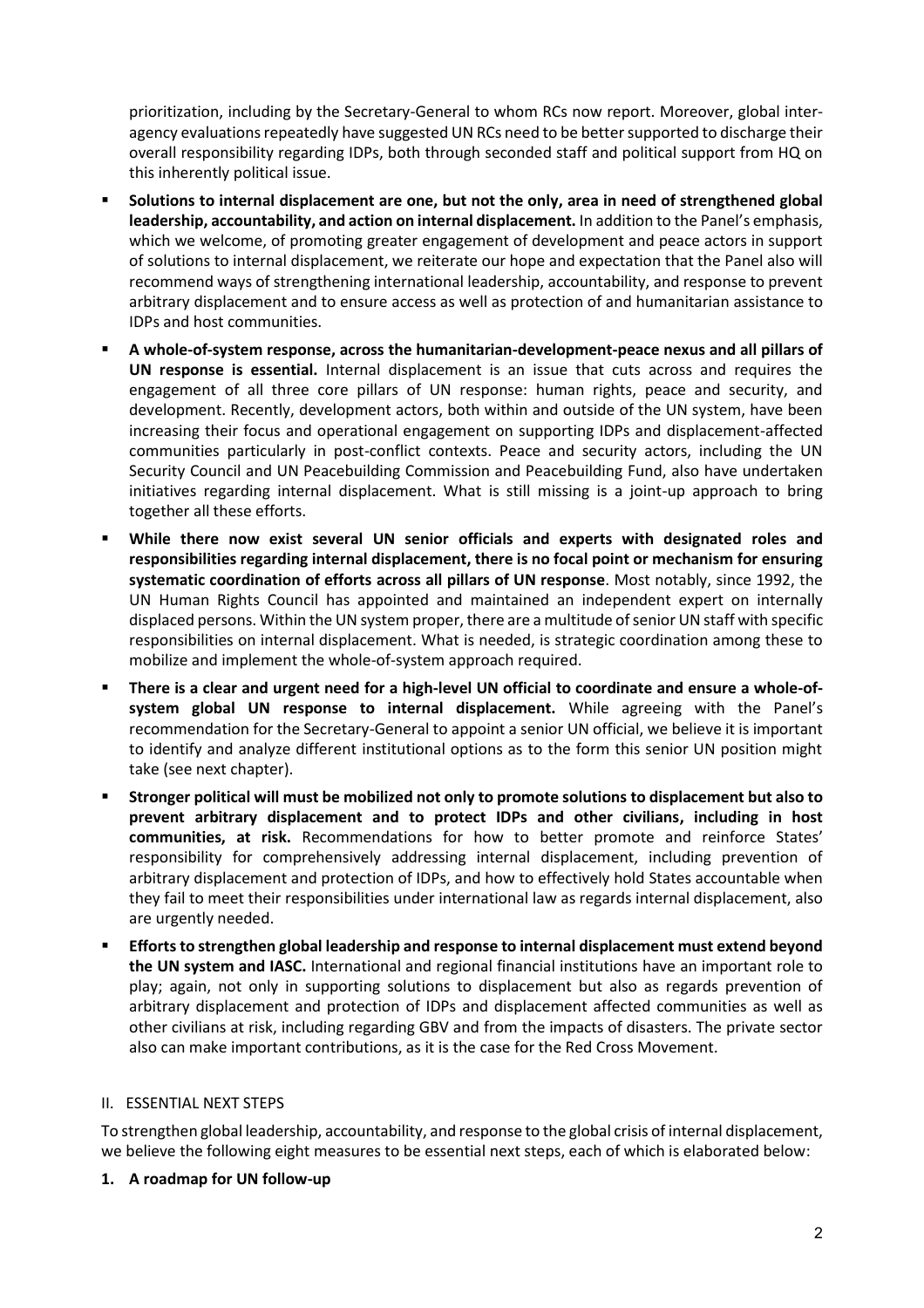The High-Level Panel will present its report and recommendations to the UN Secretary-General.<sup>3</sup> Following the Secretary-General's consideration of the Panel's report, it is essential the UN develop a roadmap for follow-up. The roadmap for strengthened global response to internal displacement must set out ambitious but realistic objectives, specific timelines, clearly defined responsibilities for implementation, and resource requirements. Monitoring and reporting of implementation of the roadmap should occur annually, preferably by an independent entity.

## 2. **Intensified direct engagement and advocacy by the UN Secretary-General**

It is our hope and expectation that the Secretary-General, upon receipt of the Panel's report and review of its recommendations, will report publicly back to the UN his reflections on the Panel's recommendations, provide any updates regarding their implementation or other relevant major developments of relevance, and, most importantly, set out priorities and action points for the way forward by the UN.

The Secretary-General has indicated that among his priorities during his second term of office, to *"pursue further a much more integrated working together within the UN system that straddles across peace and security, sustainable development and humanitarian action, firmly underpinned by human rights"*, underscoring that "*the various actors in these areas need to work much more seamlessly together right from the outset of a crisis and even before to prevent it in the first place*  $-$  *<i>through effective coordination that is results-oriented*".<sup>4</sup> The Secretary-General's personal leadership would be instrumental to ensuring a more joined-up approach by the UN system to internal displacement.

One important vehicle for ensuring a whole of system UN approach would be the Senior Management Group (SMG), which the Secretary-General chairs. This is a forum for policy-related matters, planning, and information-sharing on cross-cutting issues, which the global crisis of internal displacement certainly is. Moreover, the issue of internal displacement is directly relevant to mandate and role of the vast majority of the members of the SMG .

## **3. Coordination and managerial oversight by the Deputy Secretary-General of a whole-of-system approach**

The UN Deputy Secretary-General should play a key role in coordinating and overseeing implementation of the Secretary-General's follow-up to the Panel's report and recommendations. Doing so would be fully in line with the overall responsibilities delegated by the Secretary-General to the Deputy Secretary-General which include: to assist the Secretary-General in managing the operations of the Secretariat, *"to support the Secretary-General in ensuring inter-sectoral and interinstitutional coherence of activities and programmes"* and to support the Secretary-General in elevating the United Nations' profile and leadership in the economic and social spheres.<sup>5</sup>

From the experience of other UN High-Level Panels of the Secretary-General, there is strong precedent and a solid track record pointing to the value of the Deputy Secretary-General performing such a role. Indeed, experience suggests that the Executive Office of the Secretary-General, via the Deputy Secretary-General, playing a direct role in follow-up efforts to a panel often is instrumental to the effectiveness and impact of follow-up efforts.

Assigning the UN Deputy Secretary-General responsibility for overseeing, on a day-to-day basis on the Secretary-General's behalf, follow-up to the Panel's recommendations and stronger UN leadership, accountability and response to internal displacement, would send a strong signal that this is a high priority for the UN and of the Secretary-General himself, bringing greater visibility to the issue, both within the UN system and externally. It would bring clarity by centralizing this responsibility in one focal point, who is just one-step away from the UN Secretary-General, to ensure a coordinated, whole-of-system approach. Meanwhile, an extensive existing political network with States and access to States and regional organizations at the highest level would be useful in efforts to generate greater political will on the issue. Meanwhile, for States and all the more so for key actors

l

<sup>&</sup>lt;sup>3</sup> It is also to be expected that the Panel's will be made publicly available.

<sup>4</sup>António Guterres, *Vision Statement, "Restoring trust and inspiring hope": The next five years for the United Nations,* 23 March 2021, p. 9.

<sup>5</sup> https://www.un.org/sg/en/dsg/dsgabout.shtml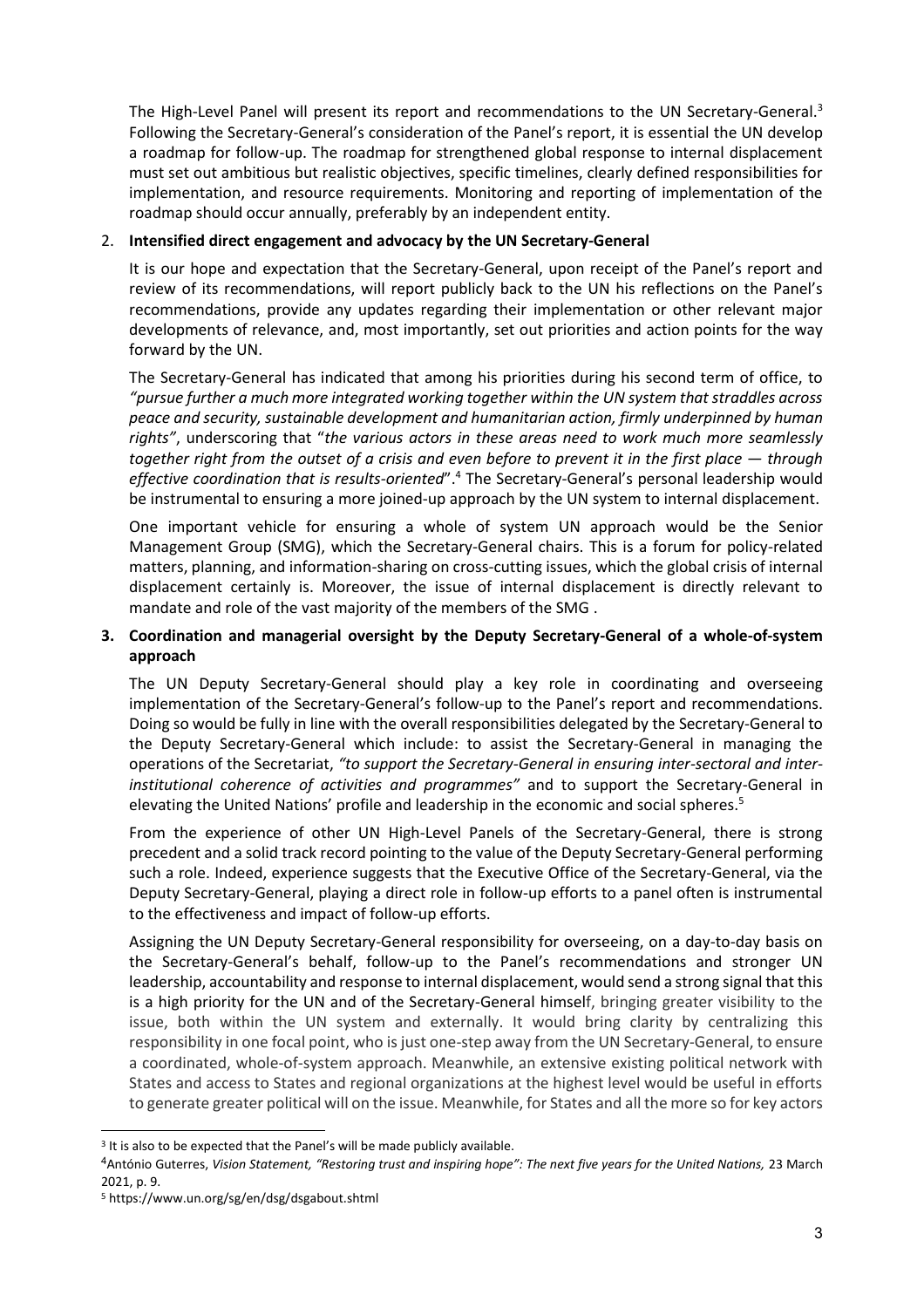outside of the UN, e.g. international and regional financial institutions and the private sector as well as the Red Cross Movement, the DSG's office would provide a "one-stop shop" senior UN official with whom to liaise, while knowing that any follow-up would be channeled to any and all UN entities relevant to the specific matter at hand. The DSG's managerial responsibility and leverage across all pillars of the UN, including a solid accountability chain with UN RCs, would be instrumental to ensuring that appropriate and timely action is taken by the system. Direct, regular access to the UN Secretary-General would be assured.

Moreover, the UN Deputy Secretary-General chairs the UN Sustainable Development Group, which guides, supports, tracks and oversees the coordination of progress towards the Sustainable Development Goals globally. The DSG, as chair of the Group and of the regional SDG platforms, can and should play, along with the UN Development Coordination Office (see below), an instrumental role in ensuring this, so to ensure that IDPs are not, in the words of the SDG mantra, "left behind".

Certainly, the DSG, who has a myriad of other responsibilities, would need some support to effectively discharge this role. With respect to managing and supporting the UN RCs, the UN Development Coordination Office does so on a day-to-day basis. At global level, the DSG could be supported on issues of internal displacement by a small but expert implementation team. Several precedents exist from other UN SG High-Level Panels when implementation of follow-up was led by the DSG, supported by a small implementation team.<sup>6</sup> Potentially, this team could be established on a no-cost basis, or at least with limited additional resources, through secondments by a number of key UN agencies. The possibility of specialized secondments from outside of the system, e.g. an international financial institution, should be explored. Secondments from States also could be considered.

Beyond this small implementation team, the DSG of course would also have convening power, via the SDG and broader managerial responsibilities delegated by the UN Secretary-General, of the more extensive group of UN offices, entities, and agencies that may need to be mobilized to respond to specific country situations or issues. The DSG's access to and participation in (often chairing) such forums provides important opportunities for integrating the issue of internal displacement across the system, especially if this is articulated as a priority of the Secretary-General. Indeed, it would be important that, in addition to a specialized support team, some safeguards are in place to ensure this new potential responsibility of the DSG is not overshadowed by other priorities. The annual reporting we recommended above on progress of implementation of the (recommended) Secretary-General's Roadmap for Addressing Internal Displacement surely would help keep this priority in focus.

## **4. Strengthened accountability of, and support to, UN Resident Coordinators on internal displacement**

The recent development system reform, by which RCs now report to the UNSG, via the UNDCO, are expected to lead a whole-of-system approach, and will benefit from strengthen staff support presents important opportunities for realizing UN RCs long-standing role regarding internal displacement. As noted above, we believe it is essential that RC's responsibility to lead coordination of international responses to internal displacement at country-level be emphasized by the Secretary-General, to whom they report, as a priority. Specifically it is essential that this responsibility be explicitly stated in RC's revised ToRs.<sup>7</sup>

Given its role in managing and overseeing the Resident Coordinator system, providing substantive guidance and support to UN RCs on a day-to-day basis, and backstopping to RC Offices on the ground, the UN Development Coordination Office (DCO), both at global level and in its five regional offices, has a critically important role to play in strengthening the accountability of and support Specifically, it is essential to explicitly reflect UN RC's responsibility regarding internal displacement into its performance management system and develop clear benchmarks in this regard. Moreover, it's

l

<sup>6</sup> For example, this was the set-up for follow-up to the UN Secretary-General's High Level Panel on Threats, Challenges and Change and to the UN Secretary-General's "Human Rights Up Front" initiative which was established in follow-up to the findings and recommendations of the UN's Internal Review Panel on UN Action in Sri Lanka.

<sup>&</sup>lt;sup>7</sup> Strengthening delivery of the RC's role regarding internal displacement was explored in separate consultations with the Panel on development coordination at country-level.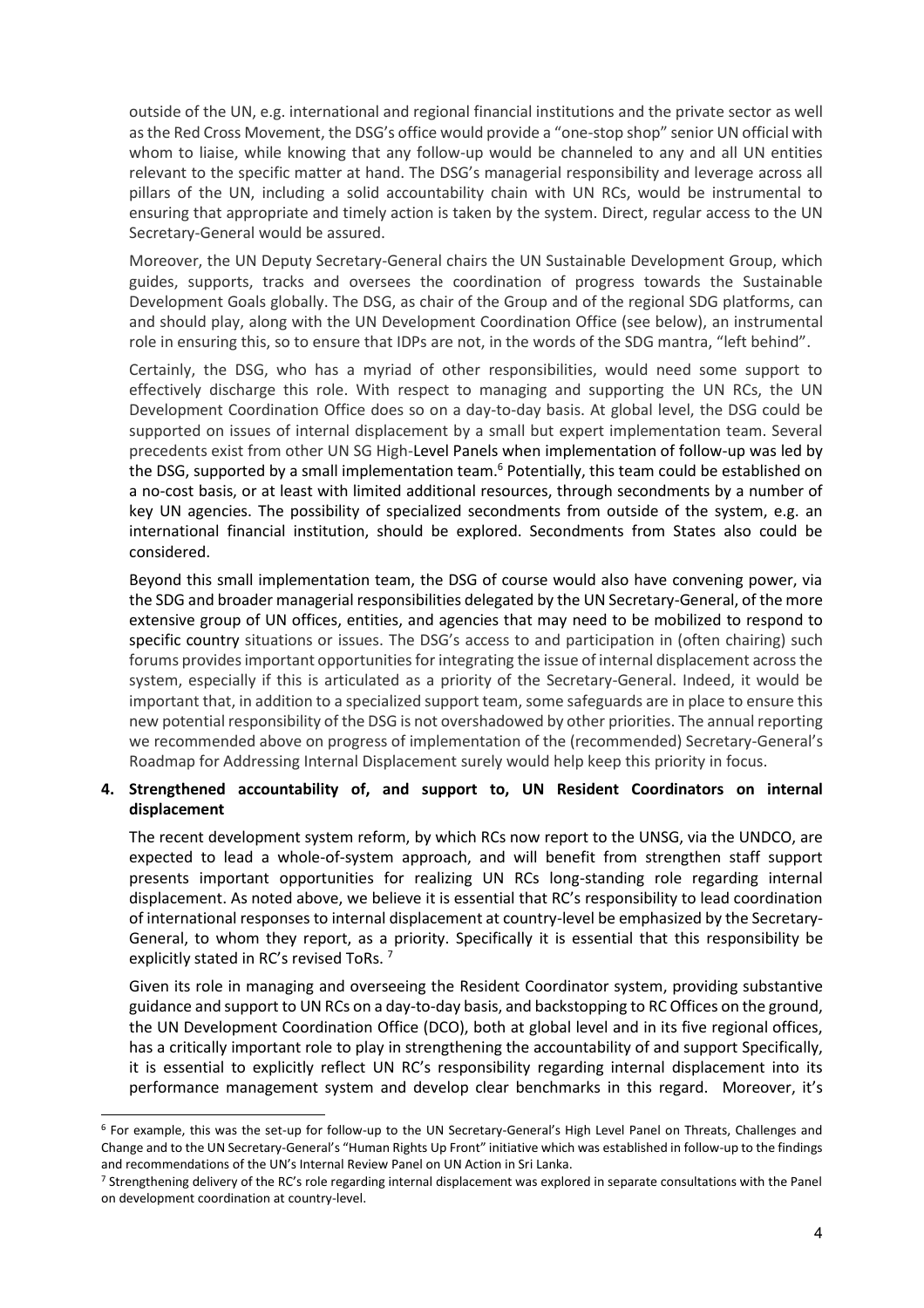important that awareness of the issue be raised among RCs and exchanges of good practice and lessons learned be facilitated. The recent initiative by the Regional DCO in Asia to bring together UN RCs in the region to discuss issues of internal displacement and the RCOs' role provides a good example.

At the same time, UN RCs need to be able to count on support, both at the technical level, when needed, and at the highest-level, from the UN system when they tackle the inherently political issue of internal displacement. They also point to the need for a clear focal point within the UN to whom they can turn for such support. Should RCs require support to carry beyond what can be mobilized from within the UNCT or other local resources, the DCO should be equipped with information of global resources for potential support on internal displacement, whether substantive support on a particular issue (e.g. from UN SR on IDPs, JIPS, IDMC etc.) or opportunities for secondment of staff with specialized expertise on internal displacement via UN/IASC or donor rosters (e.g. ProCap, SDC etc.).

### **5. Improved humanitarian responses to internal displacement under the leadership of the Emergency Relief Coordinator and Inter-Agency Standing Committee**

Within the humanitarian system, the Emergency Relief Coordinator has a pivotal role to play. While important enhancements have been made over the years, most notably with the IASC's introduction of the "cluster approach" in 2005 and subsequent humanitarian reform processes, there remains a need for strengthened accountability, leadership, and delivery of effective response. We do hope the Panel has taken our earlier reflections into account and will include specific recommendations for the strengthening the humanitarian response to situations of internal displacement. Any review of IASC responses to internal displacement of course must be an independent assessment; we reiterate our hope and expectation that the Panel will provide this.

## **6. Renewal of the mandate and reinforced support to the UN Human Rights Council's Special Rapporteur on the Human Rights of Internally Displaced Persons**

Additional to above-mentioned steps recommended to be taken by the UN system, we believe there is value in continuing the UN Human Rights Council's mandate, which is up for renewal in 2022, of an independent expert on internally displaced persons, and for strengthening support to this office. The independent research, analysis, and advocacy role to be played by the Special Rapporteur serves as a crucially important complement to efforts undertaken by the UN system itself. Indeed, the Special Rapporteur should be counted upon not only to support UN implementation of recommendations of the Panel, at least those relevant to the Rapporteur's mandate, but also to critically assess the effectiveness of such efforts and to continue to make recommendations to the UN system and IASC, as well as to Member States, regional organizations, etc., for strengthening responses to internal displacement and protecting the rights of IDPs. Consideration should be given to establishing systematic global reporting on State responses to internal displacement. A reinforced office of the UN Special Rapporteur usefully could lead such efforts so to ensure a strong protection lens and independent analysis, all the while ensuring this is a report published by and presented in the UN.

#### **7. Continuation by Member States of the "Group of Friends"**

This group, now numbering 57 States from all regions of the world, including several countries experiencing internal displacement, was instrumental in advocating and mobilizing the necessary political will to support the establishment of the High-Level Panel. The Group, which functions both in New York and Geneva, regularly has met with the Panel and actively contributed to its work. Participating States note that the Group has served as a valuable forum for sharing information and views and discussing issues in an informal setting. Particular benefit has been derived from hearing the candid perspectives shared by States affected by internal displacement. Given that mobilizing greater political will to address the global crisis of internal displacement remains a key challenge, there appears to be value to continuing the Group of Friends, including to support the UN senior leadership, Member States, and others in the implementation of the Panel's recommendations. Outreach efforts to expand the membership of the Group would be undertaken on an ongoing basis, with particular emphasis given to IDP-affected States.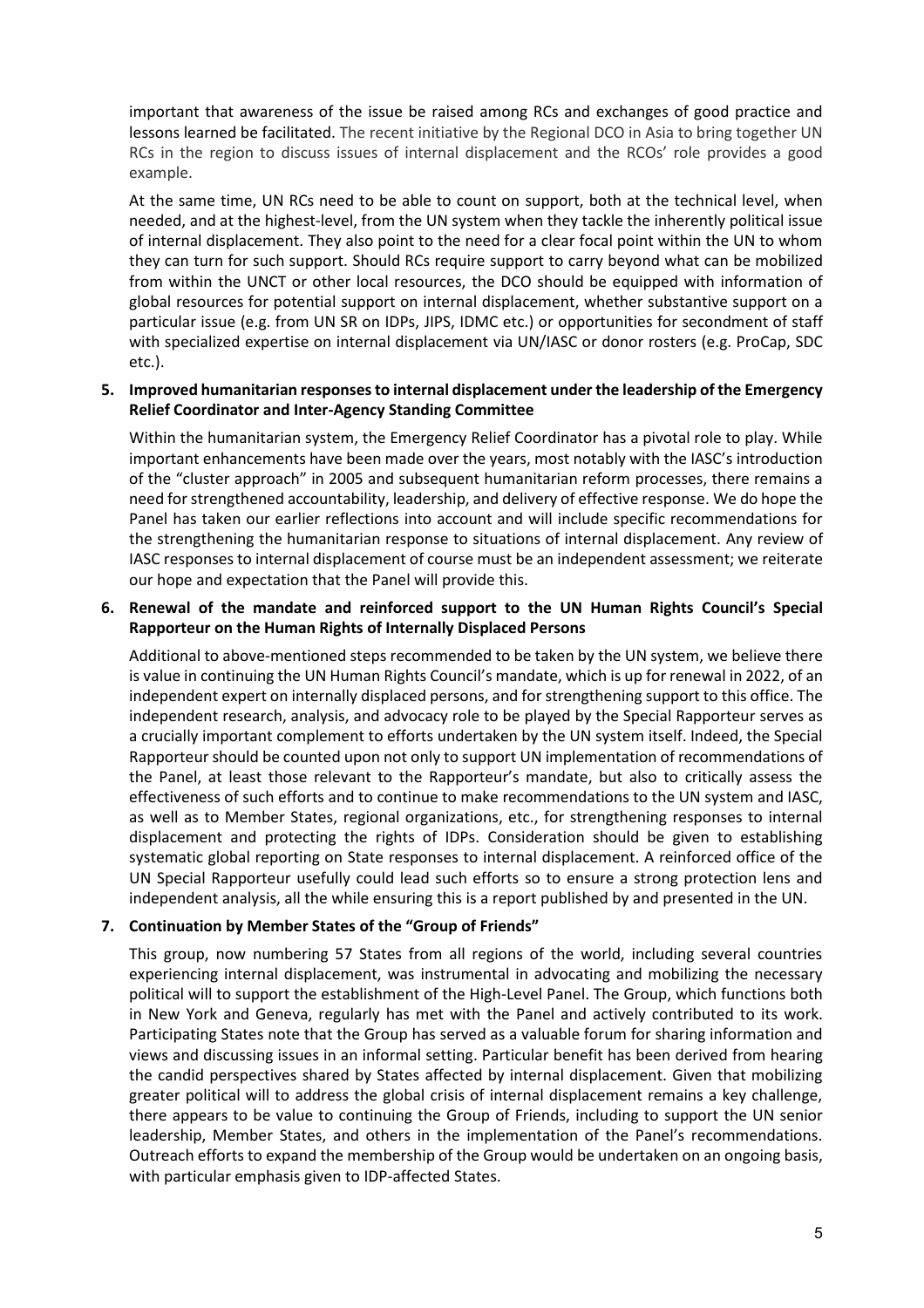## **8. A global support network or alliance of actors outside of the UN and its established funding mechanisms.**

To mobilize political will and potential support beyond the UN, consideration usefully could be given to the developing a global alliance, or even informal network, of such actors who are in a position and pre-disposed to provide substantial support to national and sub-national responses on internal displacement. It would include, for instance, international and regional financial institutions as well as members of the private sector. This network could be tapped into by the UN senior leadership when meaningful opportunities arise which cannot be funded through existing support channels.

### III. POSSIBLE SUPPLEMENTARY MEASURES

Thirty years on, we fully agree with the Panel, as noted above, on the **need for a senior-level UN official to lead, coordinate and oversee a whole-of-system approach by the UN system to internal displacement.** Whether a new position, such as an SRSG needs to be established to perform this task, or whether this can be, and perhaps even best be, a task undertaken by an existing senior UN official, with staff support, is a question to consider. Before exploring the potential strengths and weaknesses of different institutional options for strengthening UN global leadership, we outline what we consider to be among the most important functions for this position and key characteristics required to perform these functions most effectively. Form must follow function.

At this stage of the international community's response to internal displacement, it is our view that strengthening global leadership, accountability and response primarily requires a role for a senior UN official in two main areas. First, is a strong internal management function, within the UN, to ensure existing responsibilities and commitments by different parts of the UN system and collectively are delivered upon by the UN system. Second, is building on the efforts of UN RCs and HCs, the ERC, UNHCR, the Special Rapporteur, the Group of Friends, and others to mobilize political will among States to effectively address internal displacement, including not only to secure durable solutions, but also to prevent arbitrary displacement in the first place and to ensure the protection of and assistance to IDPs and displacement affected communities.

More specifically, core functions of a senior UN official to lead international effort on internal displacement must include to:

- **Lead and ensure a "whole of system" UN response to internal displacement** that goes beyond humanitarian response (which requires further strengthening, to be led by the ERC and IASC) to fully mobilize all three UN pillars -- peace and security, development, and human rights to strengthen international responses to internal displacement, including: to prevent arbitrary displacement, ensure protection and assistance for IDPs and displacement affected communities and support the creation of conditions for safe, voluntary, and durable solutions to displacement;
- **Ensure all UN RCs in countries experiencing internal displacement systematically operationalize a whole of system response and receive required support to do so.** Given that the RCs now report directly to the SG, the Executive Office of the SG is best placed to do so, with the support of UN DCO, i.e. leverage this existing "accountability chain" with the highest levels of the UN to ensure more effective responses to IDPs. At the same time, the UN system must provide RCs with the support they require to fulfil this role. This requires mobilizing from within any part of the UN system or outside of it (e.g. with IFIs or the Red Cross Movement) any required support not available within country as well as providing RCs with the backing of the UN Secretariat, including at the highest level, when they engage in what inherently is a politically sensitive issue.
- **Mobilize political support at the highest political level,** both within the leadership of the State concerned, in support of the UN RC's own efforts, and among Member States of sub-regional, regional, and global inter-governmental forums, including the UN General Assembly and, as relevant, the UN Security Council, to ensure effective national, regional and international responses to internal displacement, including the protection of IDPs and other civilians at risk;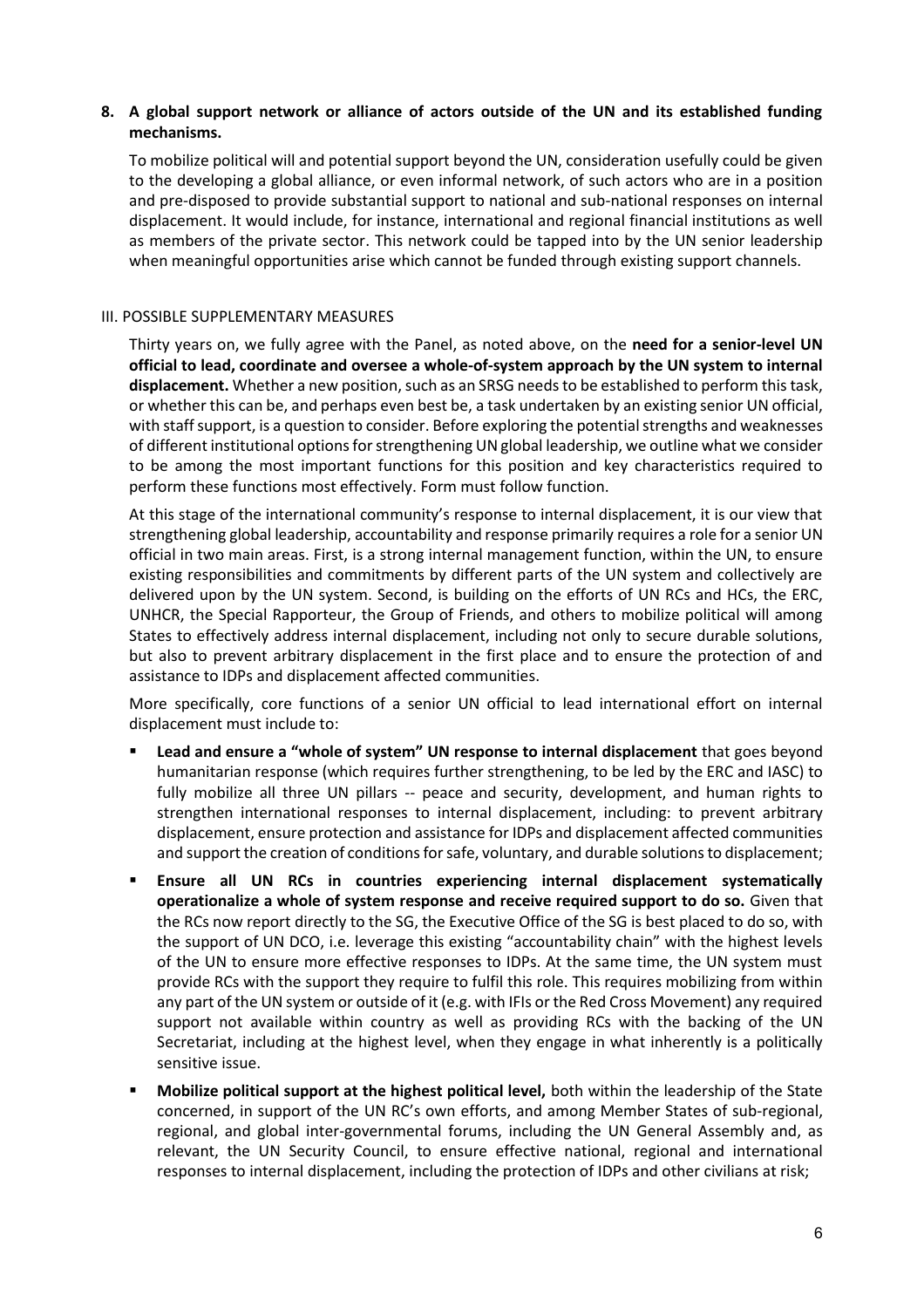- **Strengthen and expand partnerships and resource mobilization opportunities beyond the UN system, and at Chief Executive level,** e.g. with the Presidents of international and regional financial institutions, the private sector, and non-traditional donors in a position to provide substantial support to constructive State, sub-national, and regional responses to internal displacement that otherwise struggle to secure financial support from existing mechanisms;
- **Coordinate and oversee, on behalf of the UN Secretary-General, follow-up to the Panel's recommendations, including development and implementation of a roadmap of the Secretary-General for addressing the global crisis of internal displacement<sup>8</sup> ,** in close consultation with Member States, UN agencies and offices, regional organizations, civil society.
- **Advise the UN Secretary-General,** including recommending when the "good offices" of the UNSG may be needed with States or when the direct engagement and authority of the UNSG is needed to resolve critical gaps in the UN response.

Key characteristics of a senior UN official to lead international efforts on internal displacement must include:

- **Authority and clout within the UN system to lead a "whole of system" response to internal displacement.** At country level, UN RCs have a key leadership role to play in this regard. At global level, RCs require the support of and access to all 3 pillars of UN response. We believe this is best done via the office of the Secretary-General,
- **Convening power of all pillars of the UN at senior-level** is essential to ensure implementation of the reforms needed and access to the support required by UN RCs to ensure effective responses to internal displacement. This convening power would need to be able to mobilize the UN Senior Management Group (chaired by the Secretary-General), the UN Sustainable Development Group at global and regional levels (both chaired by the UN Deputy Secretary-General), other relevant UN senior-level inter-agency forums plus, on a bilateral basis, relevant individual UN entities, all at Principals level;
- **Established oversight and accountability chain with UN RCs** (see above),
- **Direct and regular access to the UN Secretary-General,**

 $\overline{a}$ 

 **Access at the highest level to Member States, regional organizations, and other relevant organizations.** 

In our view, this internal management function as well as the essential task of mobilizing greater political will is best placed in the Executive Office of the Secretary-General, more specifically, to be carried out by the UN Secretary-General himself and, on a more regular basis on his behalf, by the Deputy Secretary-General, supported by a small implementation team. **For all the reasons elaborated in this submission, we would prefer this option compared to an SRSG on Solutions to Internal Displacement as proposed by the HLP, this includes notably**

- **We question the decision to limit the scope of work of the proposed position of SRSG to being strictly focused on solutions to internal displacement**. We wonder whether establishing an SRSG focused exclusively on solutions to displacement runs the risk of reinforcing, and indeed creating more, institutional silos in the UN response, rather than breaking down institutional silos?
- We would welcome clarification as to **how this position (whatever its focus) would relate to the various other existing global UN officials with responsibilities on internal displacement**? As part of its rationale for recommending establishment of an office of SRSG, the Panel points out that UN RCs, affected Governments, regional organizations, IFIs and donors have highlighted their *"uncertainty as to whom to turn to for high-level advice on internal displacement",* including on solutions. How would this new SRSG office relate to other existing offices with a global mandate

<sup>8</sup> Analogous to the Secretary-General's Roadmap on Digital Cooperation, developed following the UN Secretary-General's High-Level Panel on Digital Cooperation -- the only other High-Level Panel created by the current UN Secretary-General, who created the position of UN Secretary-General's Envoy on Digital Cooperation to oversee such efforts.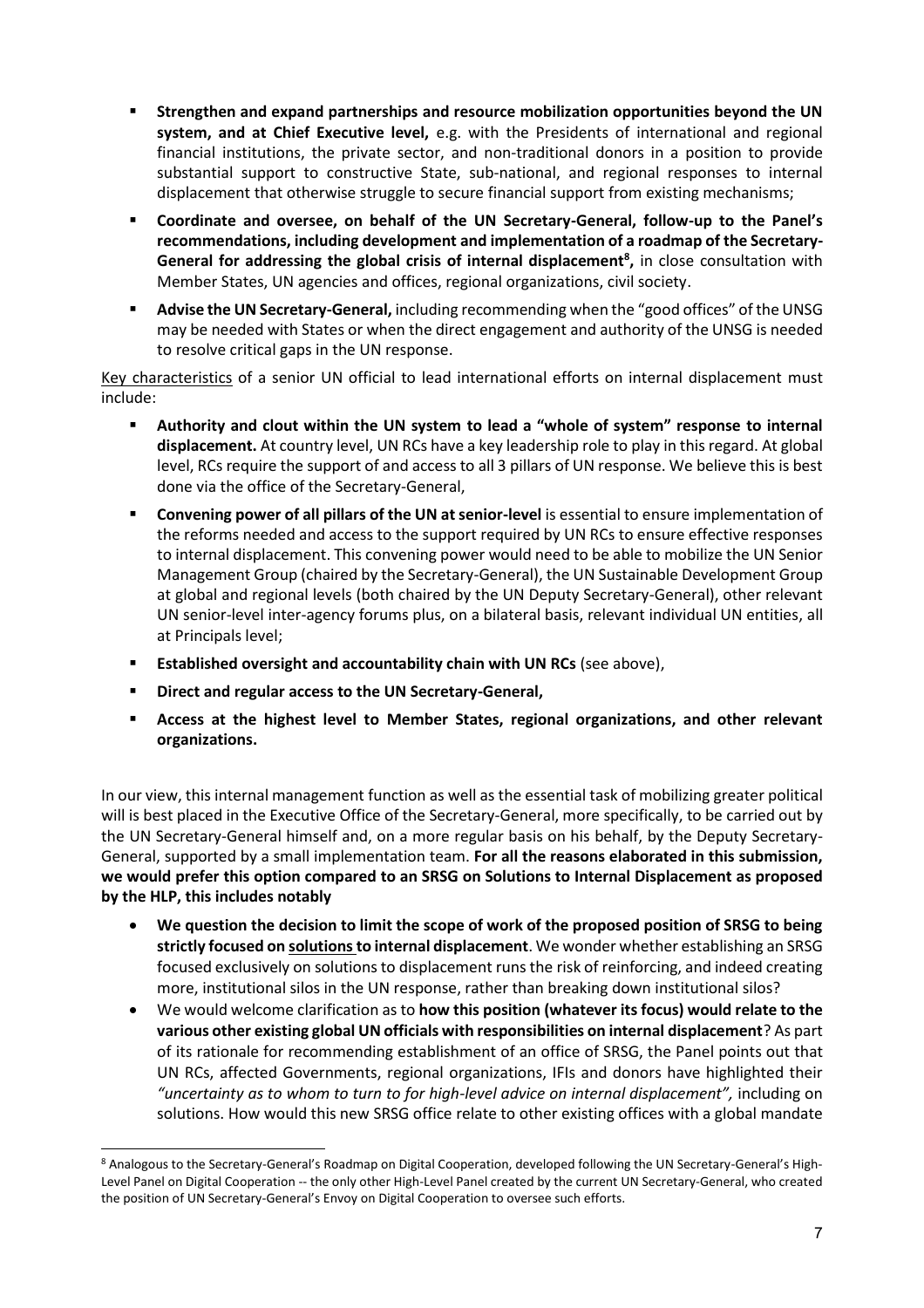on internal displacement, including on advocating, engaging States and UN agencies, and mobilizing support for solutions to displacement?

 Most notably, w**ould this new position of SRSG on Solutions to Internal Displacement be additional to or replace (the mandate is due for renewal in 2022) the UN Special Rapporteur on the Human Rights of IDPs**? If the two senior global UN positions on internal displacement are to co-exist, how would the work of the SRSG on Solutions to Internal Displacement complement the work UN Special Rapporteur on IDPs who also has a long-standing mandate, set out in UNGA and UN Human Rights Council, regarding solutions to displacement? What would be the division of responsibility between these two offices? And how will this division of labour be made clear to others, incl. States, RC/HCs, IASC, civil society etc.?

Further, how would the role and work of these two UN global mandates on solutions to internal displacement also relate to the work of UN offices, agencies, funds and programs as well as other actors such as IOM or the Red Cross Movement with a role to play regarding solutions to internal displacement? And to the UN Emergency Relief Coordinator and IASC, which though not focused on solutions have been emphasizing for several years the important contributions to be made during humanitarian response to kickstart solutions? In short, would establishment of an additional UN mandate and office on internal displacement clarify or confuse and diffuse global leadership and accountability on internal displacement?

- **What would be relationship between the SRSG on Solutions to Internal Displacement and the IASC?** How would the SRSG support implementation the *IASC Framework on Durable Solutions to Internal Displacement*, regarding which the UN Special Rapporteur has a mandated role? And support the IASC to kickstart solutions to displacement as soon as possible during humanitarian response? Would solutions be encompassed by the Panel's recommended IASC review of its IDP response and how would the SRSG contribute to this exercise and implementation of its recommendations? Would the SRSG join the UN Special Rapporteur as a standing invitee in the IASC? If so, how would they coordinate their advocacy and provision of advisory services to the IASC?
- **If coordinating these above-mentioned and other actors (e.g. DPPA, DCO) within the UN system to ensure a joined-up whole-of-system approach to solutions would be a core function of the SRSG, would the position have the authority and convening power to do so**? Or is seniormost leadership, i.e. UNSG or Deputy Secretary-General, required to do so, at executive level? What has been the experience and track record of other SRSGs in this regard?
- **What will be the relationship between the UNSRSG and UN RCs?** Will there be reporting relationship and accountability chain between all UN RCs and the SRSG (on behalf of the SG) to deliver on their responsibilities regarding internal displacement? Or will the relationship rather be optional, a continuation of the existing practice whereby an independent expert on IDPs such as the UN Human Rights Council's Special Rapporteur/RSG or a donor-funded senior independent consultant on IDPs (e.g. under the Durable Solutions Initiative funded by Switzerland) advocates with and identified RCs who are interested and willing to engage on internal displacement?
- **What, approximately, are the envisaged staffing and budgetary requirements of this office?**  Could staff of the office of the SRSG be drawn from existing staff (e.g. secondees from UN agencies/offices and possibly also INGOs, IFIs and even States) or will new staff positions need to be created and financed? How will the SRSG be selected? Will it be an open and transparent process?
- **What will be legislative basis for establishment of the SRSG position?** Will this require a resolution of the UN Security Council, as is the case with other thematic SRSGs, or can it be established based on the personal prerogative of the Secretary-General<sup>9</sup>? Does the legislative basis for the office's establishment have implications for how and to what extent it will be resourced especially if new staffing is required (e.g. Third Committee budgetary approval)? And whether and how its mandate will be accepted by States?

l

<sup>&</sup>lt;sup>9</sup> As was the case with appointment by the UN Secretary-General of a Special Envoy on Digital Cooperation, following the report of the High-Level Panel on this issue.